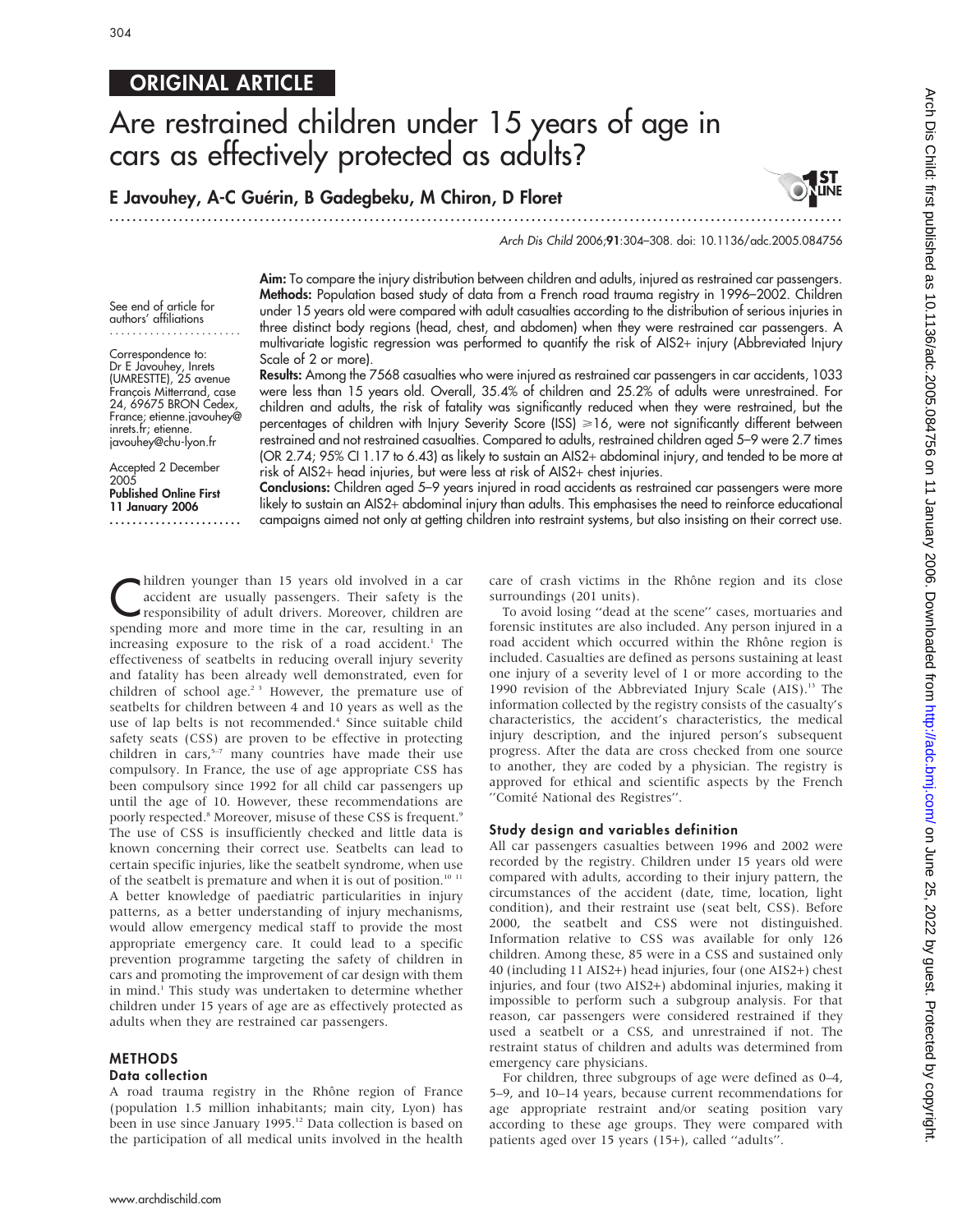Injuries were classified according to the AIS. Injuries with an AIS score of 2 or greater (AIS2+) were called ''AIS2+ injuries''. The overall injury severity was assessed using the Injury Severity Score (ISS) which is the sum of the squares of the highest code in each of the three most severely injured ISS body regions for each casualty.14 A severe trauma was defined as an ISS of 16 and over. Only thoracic, brain, abdominal, and spinal injuries were examined, because those injuries were more likely to lead to critical conditions and/or to severe disabilities.

#### Statistical analysis

Incidence rates were calculated using as numerator all car passenger casualties (including 82% Rhône residents) and as denominator the resident population, estimated by the 1999 census. Bivariate associations between variables were assessed by  $\chi^2$  tests (or Fisher exact test when relevant) at the 5% threshold. In order to take the seating location and the accident severity into account, we used a multivariate logistic regression analysis to quantify the independent association of each factor with the risk of AIS2+ injury. Results of logistic regression modelling are expressed as adjusted odds ratios (OR) with corresponding 95% confidence intervals (CI). Interactions between age and seat location, gender and seat location, as well as between date and time of accident were tested using the Wald  $\chi^2$  test, and were not found to be significant. All the analyses were performed with SAS software.

#### RESULTS

A total of 12 700 car passenger casualties were included in the registry during the 1996–2002 study period. The corresponding annual incidence was 120 per 100 000 population. The under 15 years olds accounted for 1915 casualties (15.1%), and were compared with 10 785 adults. Data relative to the use of a restraint system were available for 8739 adults and 1599 children. Overall, 35.4% of children and 25.2% of adults injured in a road accident as car passengers were unrestrained (p  $\leq$  0.0001). The highest rate of unrestrained car passengers was observed in the 5–9 years group (37.9% v 34.0% for other children, NS). However, 73% of adults injured as car passengers were located in the front seat, compared to children who were mainly rear passengers (77%). Compared to 38% of children (390), 53.4% of adults (992) injured as rear passengers were unrestrained  $(p < 0.001)$ . On the contrary, 21.5% of children (68) injured as front passengers were unrestrained compared to 15.6% of adults (817,  $p < 0.01$ ).

The respective odds ratios of severe trauma among survivors, and of fatality were calculated for those casualties with complete information on the restraint system (table 1). We failed to demonstrate a significant protective effect of a restraint system on overall injury severity for surviving children (table 1). However, for both categories of age, the risk of fatality was significantly reduced when a restraint system was used.

The rates of injuries in the four body regions (head, chest, abdomen, and spine) were compared between children and adults (table 2).

When they were injured in a road accident as restrained car passengers, children were more likely to experience a head or an abdominal injury than adults. On the contrary, they were less likely to sustain a chest or a spine injury. Children had also significantly less AIS2+ chest injuries than adults (1.74%  $v$  5.69%), but they sustained significantly more AIS2+ abdominal injuries than adults (1.74% v 0.84%). Concerning head injuries, a significant difference between children and adults was only observed for AIS3+ injuries (1.84% v 0.87%). Whether those differences are associated with the seating location was then studied. Even though the percentages of AIS2+ head injuries were similar between children and adults injured as rear car passengers (almost 6%), children tended to be more likely AIS2+ brain injured than adults when they were injured as front car passengers  $(8.4\% \text{ v } 5.3\%, \text{ p } = 0.03)$ . Since it was demonstrated that the seating location has a significant effect on the injury of car passengers, we adjusted the multivariate analysis for seating location (table 3). The location, the date (school day or not), and the time (night or daytime) of the accident were taken into account in this analysis, since those characteristics are proxy variables of the accident severity.

Compared to adults, children between 5 and 9 years were 2.7 times as likely to sustain an AIS2+ abdominal injury (table 3). Whereas AIS2+ chest injuries were more likely to be sustained by adults than children, AIS2+ head injuries tended to be more frequent in children. Females were more at risk than males to experience an AIS2+ chest injury but were less at risk than males to have an AIS2+ head injury. The rear position was associated with a lower risk of AIS2+ chest injury. For the three body regions examined, accidents that occurred on non-urban roads were associated with a higher risk of AIS2+ injury, whereas those occurring at night were associated with a higher risk of AIS2+ head injury.

In the univariate matched pair analysis, comparing 248 children to 250 adults injured in the same accidents, the odds ratios were 1.05 (95% CI 0.47 to 2.35), 0.18 (95% CI 0.05 to 0.61), and 2.22 (95% CI 0.65 to 7.63) respectively for AIS2+ head, chest, and abdominal injuries.

#### DISCUSSION

The first finding of our study is that children injured as car passengers were more likely to be unrestrained than adults, particularly those aged 5–9 years. Similar findings have already been described so that safety advocates call now this group the "forgotten child".<sup>5 15 16</sup> The protective effect of restraint system on fatality is confirmed in our study in adults as well as in children. However, we failed to demonstrate for children a significant protective effect of restraint system on the overall severity (ISS16+). Hoffman et al in 1987 also found that the ISS were not significantly different between restrained and unrestrained children.<sup>17</sup> Apart from a weak statistical power due to the sample size,

Table 1 Protective effect of restraint system for adult and child car passengers; odds ratios and 95% CI of severe trauma and fatality

|                                     | <b>Survivors</b><br>$ISS$ 16+ | <b>OR</b> | 95% CI           | <b>Fatalities</b> | <b>OR</b> | 95% CI        |
|-------------------------------------|-------------------------------|-----------|------------------|-------------------|-----------|---------------|
| Restrained children* ( $n = 1033$ ) | 14                            | 1.00      |                  |                   | 1.00      |               |
| Unrestrained children $(n = 566)$   | 6                             | 1.26      | $0.45$ to $3.72$ | 6                 | 5.52      | 1.01 to 39.64 |
| Restrained adults $(n = 6535)$      | 80                            | 1.00      |                  | 30                | 1.00      |               |
| Unrestrained adults (n = 2204)      | 54                            | 204       | 1.42 to 2.93     | 27                | 2.69      | 1.55 to 4.67  |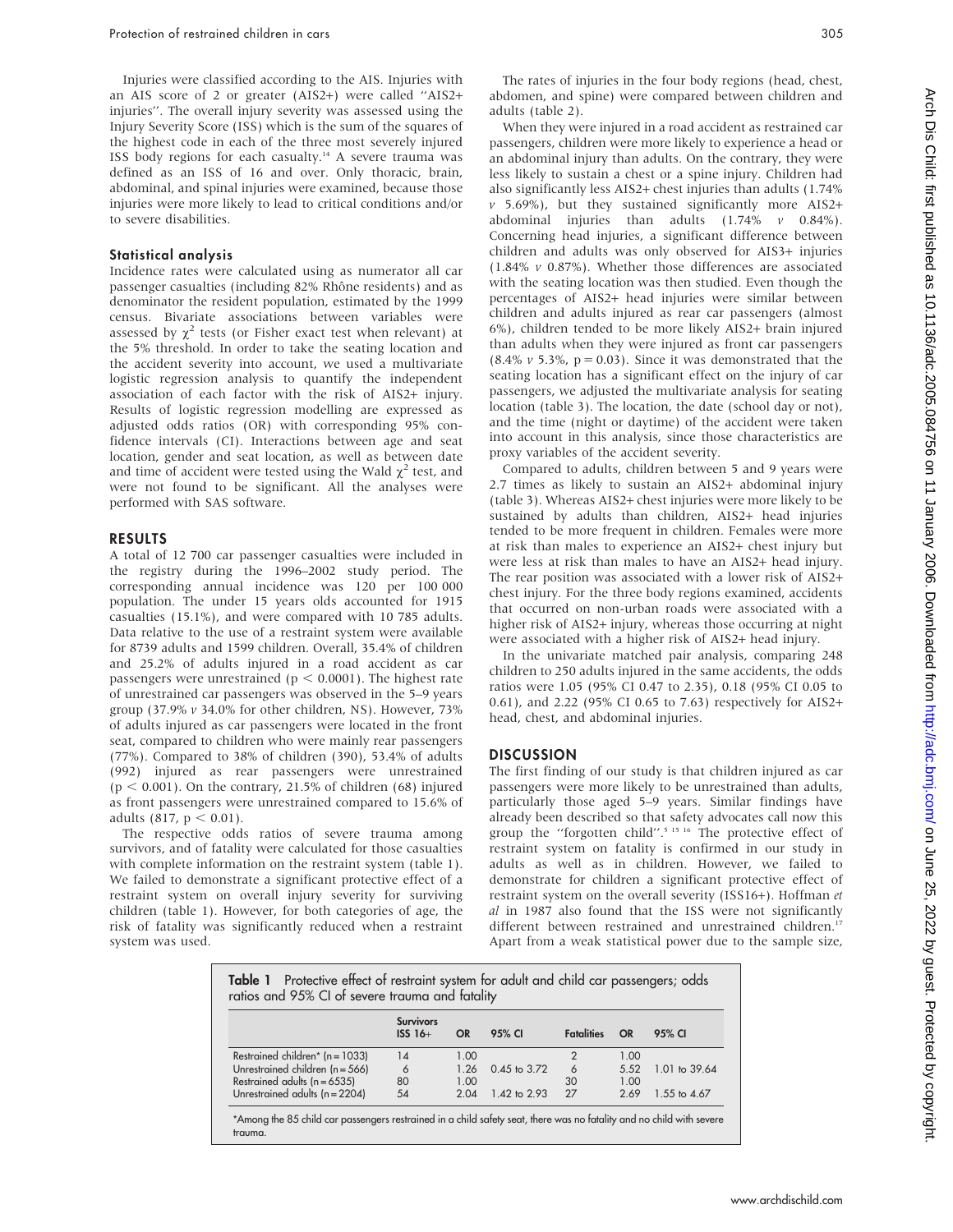|         | <b>Restrained car passengers</b> |                     | Unrestrained car passengers |                      |                     |           |
|---------|----------------------------------|---------------------|-----------------------------|----------------------|---------------------|-----------|
|         | Children $(n = 1033)$            | Adults $(n = 6535)$ | p valuet                    | Children $(n = 566)$ | Adults $(n = 2204)$ | p valuet  |
| Head    | 263 (25.46)                      | 1069 (16.36)        | < 0.0001                    | 176(31.1)            | 672 (30.05)         | <b>NS</b> |
| Chest   | 150 (14.52)                      | 1916 (29.32)        | < 0.0001                    | 36 (6.36)            | 359 (16.29)         | < 0.0001  |
| Abdomen | 93 (9.00)                        | 390 (5.97)          | < 0.0001                    | 27(4.77)             | 118(5.35)           | <b>NS</b> |
| Spine   | 155 (15.00)                      | 2260 (34.58)        | < 0.0001                    | 57 (10.07)           | 554 (25.14)         | < 0.0001  |

-p values were calculated based on the null hypothesis of no difference between children under 15 years versus adults.

the most likely explanation of this result is that the noninjured subjects involved in car accidents were not included in the registry. It results in an underestimation of the protective effect of seatbelts or restraints.

The comparison of the injury distribution between restrained children and adults involved in car accidents showed that children less than 15 years old were more likely to suffer a head or an abdominal injury, but less likely to be injured to the chest or the spine. However, most of these injuries were slight so we focused our multivariate analysis on injuries with an AIS severity of 2 or more. Children aged 5–9 were more at risk than adults of sustaining an AIS2+ abdominal injury. However, children under 15 were less likely to sustain chest injuries than adults. Children were not significantly more seriously injured to the head than adults in this logistic regression model, but children were more likely to experience an AIS 3+ head injury than adults in univariate analysis. Nance et al found a higher rate of abdominal injuries in children aged 4–8.18 Moreover children in this age group had the lowest optimal restraint use. There were no reported abdominal injuries among the optimally restrained children—that is, using the belt-positioning booster seats. Agran et al previously described the same findings in 191 children less than 15 years restrained with seatbelt and in 131 children aged 4-9 years.<sup>19</sup> One recent study based on automobile insurance data found that, compared with children between 2 and 5 years old using CSS, children using seatbelts were 3.5 times more likely to have a

significant injury and 4.2 times more likely to have significant head trauma.<sup>15</sup> The most likely explanation of the higher risk of serious abdominal injuries in children aged 5–9 is an inappropriate use of seatbelts. Recent studies have demonstrated that belt positioning booster seats reduced the risk of injuries in children aged 4–7 years.<sup>5</sup> Lap belts used without shoulder belts can lead to severe traumatic brain, abdominal, and spinal injuries.<sup>8</sup> Without a booster seat the lap belt does not fit low on the hips and is not held in place by the anterior superior iliac spines. Consequently the lap portion of the belt rides up over the soft abdomen and the shoulder portion crosses the neck or face. As children are uncomfortable in this situation, most place the shoulder belt behind them, resulting in the same situation of lap belt only, or under their arm, leading to an increased pressure on the upper part of the abdomen.

Another main finding of our study is the lower risk of serious chest injuries in restrained children compared with adults, and particularly females. It is well recognised that the chest wall of children is more compliant than adults, resulting in less rib fractures.<sup>20</sup> For children, the harnesses of CSS may protect them from more severe chest injuries. This could explain the lowest rate of serious chest injuries observed in restrained children less than 5 years of age who have to be seated in CSS with harnesses.

The tendency of a higher rate of AIS2+ head injuries in restrained children less than 10 years of age would be interesting to investigate. Whether is it due to the young age

|  | Table 3 Multivariate analysis of the risk factors of AIS2+ injury to the head, chest, and abdomen in 7568 restrained car |  |  |  |  |
|--|--------------------------------------------------------------------------------------------------------------------------|--|--|--|--|
|  | passengers injured in a road accident (adjusted odds ratios and 95% CI)                                                  |  |  |  |  |

| Variables (n)          | $AIS2+head$ injury<br>$(n = 418)$ | $AIS2+$ chest injury<br>$(n = 390)$ | AIS2+ abdominal and/or pelvic injury<br>$(n = 73)$ |
|------------------------|-----------------------------------|-------------------------------------|----------------------------------------------------|
| Age group              |                                   |                                     |                                                    |
| 0-4 years (272)        | 1.39 (0.83 to 2.34)               | $0.24$ (0.08 to 0.78)               | $1.39$ (0.40 to 4.84)                              |
| 5-9 years (352)        | 1.38 (0.87 to 2.18)               | $0.30$ (0.12 to 0.74)               | 2.75 (1.17 to 6.46)                                |
| 10-14 years (409)      | $1.10$ (0.71 to 1.71)             | $0.48$ (0.25 to 0.91)               | 2.16 (0.95 to 4.89)                                |
| 15 and more (6535)     | 1.0                               | 1.0                                 | 1.0                                                |
| Gender                 |                                   |                                     |                                                    |
| Female (4963)          | $0.75$ (0.61 to 0.92)             | 1.56 (1.23 to 1.99)                 | $1.18$ (0.71 to 1.94)                              |
| Male (2605)            | 1.0                               | 1.0                                 | 1.0                                                |
| Seat location          |                                   |                                     |                                                    |
| Rear (1500)            | $0.94$ (0.71 to 1.25)             | $0.70$ $(0.51$ to $0.98)$           | $1.02$ (0.54 to 1.95)                              |
| Unknown (1381)         | 0.95 (0.73 to 1.24)               | $0.79$ (0.59 to 1.04)               | 1.02 (0.54 to 1.93)                                |
| Front (4687)           | 1.0                               | 1.0                                 | 1.0                                                |
| Road type              |                                   |                                     |                                                    |
| Non-urban road (2283)  | $1.52$ (1.23 to 1.89)             | $1.62$ (1.30 to 2.02)               | 2.08 (1.26 to 3.44)                                |
| Other (1530)           | $0.90$ (0.67 to 1.21)             | $0.86$ (0.63 to 1.17)               | $0.93$ (0.44 to 1.95)                              |
| Urban road (3755)      | 1.0                               | 1.0                                 | 1.0                                                |
| Time of accident       |                                   |                                     |                                                    |
| Night (1878)           | $1.58$ (1.26 to 1.98)             | $0.94$ (0.73 to 1.20)               | 1.28 (0.75 to 2.20)                                |
| Unknown (1649)         | 0.98 (0.74 to 1.30)               | $0.80$ (0.60 to 1.07)               | 1.01 $(0.53 \text{ to } 1.94)$                     |
| Daytime (4041)         | 1.0                               | 1.0                                 | 1.0                                                |
| Date of accident       |                                   |                                     |                                                    |
| Non-school days (5212) | $0.96$ (0.78 to 1.19)             | 0.85 (0.69 to 1.06)                 | $0.93$ (0.56 to 1.53)                              |
| School days (2356)     | 1.0                               | 1.0                                 | 1.0                                                |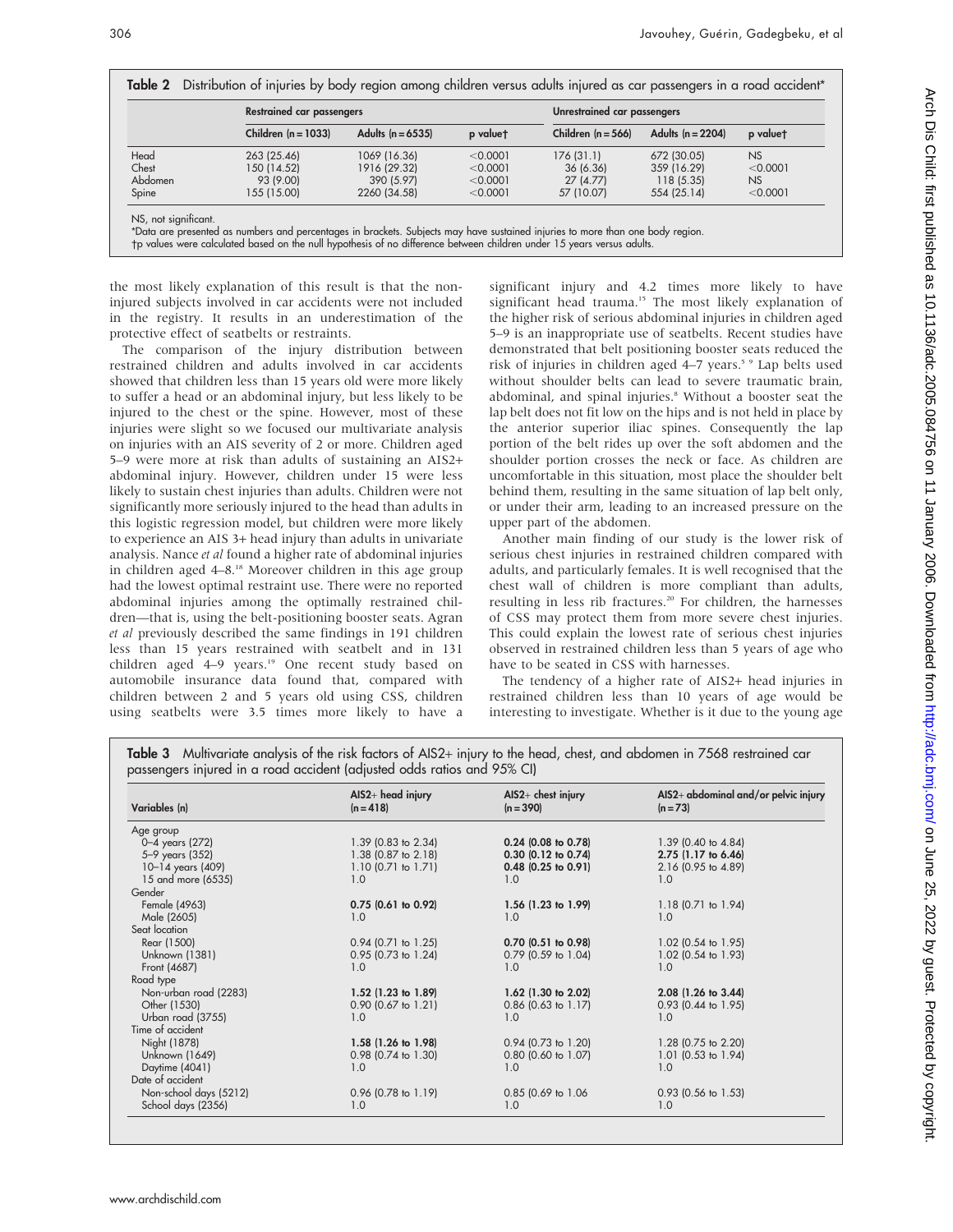# What is already known on this topic

- Child safety seats provide a better protective effect than seatbelts alone
- Many children are still not restrained in cars and misuse of child safety seats is frequent

or to the restraint system used requires further study.<sup>21</sup> This question is crucial because head injuries are the leading cause of long term disabilities resulting from road accidents.

#### **Limitations**

Several limitations in the interpretation of our results must be considered. The Rhône Registry is based on medical reports. The injury description may be incomplete. However, most of the seriously injured subjects are hospitalised and consequently most of them have several registry records resulting in better data accuracy. Only injured subjects are included in this registry, which may lead to an underestimation of the protective effect of seatbelts or restraint systems. Unfortunately, as we had no information on the type of restraint used, we cannot affirm that the higher risk of abdominal injuries is due to a misuse of seatbelts or a lack of booster seats. Moreover, there is no published study in France about the frequency of misuse and about the rate of booster seat use. The determination of the restrained status is based on the registry records, and information is obtained either by parents or witness reports or by emergency medical services reports. Misclassifications cannot be excluded even though there is no reason to observe more misclassifications among children than among adults.

Whether our logistic regression models, using location and time of accident as proxy variables of severity, are correctly adjusted on accident severity is questionable. However, the matched pair analysis comparing children and adults injured in the same accident confirmed the odds ratio values. Nevertheless, these criteria are insufficient to explain the higher risk of AIS2+ head injury for males, which is likely to be due to a greater crash velocity.

#### Conclusions

Children aged 5–9 injured in a road accident as restrained car passengers were more likely to sustain an AIS2+ abdominal injury than adults. The most likely explanation is an improper use of the restraint system. This emphasises the need to reinforce educational campaigns aimed not only at getting children into restraint systems, but also insisting on their correct use. Such campaigns should be an integral part of any changes in car design and legislation.

### ACKNOWLEDGEMENTS

The authors thank all the staff of the ARVAC (Association du Registre des Victimes d'Accidents de la Circulation), its president Professor V Banssillon, B Laumon, in charge of scientific aspects of the registry, and all those who participated in collecting and recording the data of the registry: Ait Idir T, Ait Si Selmi T, Alloatti D, Andrillat M, Artru F, Asencio Y, Assossou I, Auzaneau F, Bagès-Limoges F, Bagou G, Balogh C, Banssillon G, Barnier N, Barth X, Basset M, Bec JF, Bejui J, Bel JC, Bérard E, Bérard J, Bernard JC, Berthet N, Bertrand JC, Besson L, Biot B, Biot V, Blanc C, Blanchard J, Boeuf C, Boisson D, Bonjean M, Bost J, Bouchedor C, Bouletreau P, Boyer V, Breda Y, Bret P, Brilland R, Bussery S, Cabet N, Caillot JL, Cannamela A, Caregnato B, Carre M, Catala Y, Chagnon PY, Chantran C, Chardon P, Charnay P, Chatelain P, Chattard S, Chavane H, Chazot G, Chettouane I, Chevreton N, Chevrillon E, Chevrillon S, Chiron M, Chotel P, Cochard P, Combe C, Contamin B, Coppard E, Cot T, Crettenet Z, Cristini A, Dal Gobbo B, De Angelis MP, Decourt L, Delfosse A, Demazière J, Deruty R, Desjardins G,

# What this study adds

- Children injured as car passengers are more frequently unrestrained than adults
- Restrained child car passengers aged 5-9 years are 2.7 times as likely to sustain a serious abdominal injury than adults

Dohin B, Emonet A, Escarment J, Eyssette M, Fallavier L, Fanton L, Felten D, Feuglet P, Fifis N, Figura J, Fisher G, Fischer LP, Floccard B, Floret D, Fournier G, Fredenucci JF, Freidel M, Gadegbeku B, Galin L, Gaillard P, Gallon M, Garnier N, Garzanti A, Gaussorgues P, Gautheron V, Genevrier M, Gibaud F, Gillet Y, Goubsky A, Granger M, Grattard P, Gueniaud PY, Guenot C, Guignand M, Haddak M, Hamel D, Heckel T, Jacquemard C, Joffre T, Kohler R, Lablanche C, Lafont S, Lagier C, Lapierre B, Laplace MC, La Rosa C, Laurent R, Lebel M, Leblay G, Le-Xuan I, Lieutaud T, Lille R, Linné M, Lucas R, Machin B, Maello E, Malicier D, Mangola B, Marduel YN, Marie-Catherine M, Martin JL, Martinand G, Marty F, Messikh C, Meyer F, Meyrand S, Molard S, Morel-Chevillet E, Mioulet E, Minjaud F, Mollet C, Monnet J, Moreno S, Moyen B, Ndiaye A, Neidhart JP, Ngandu E, Ny S, Ould T, Paget P, Paillot JC, Paris D, Patay B, Pauget P, Peillon D, Perrin-Blondeau D, Petit P, Piton JL, Plantier M, Pornon P, Pramayon C, Quelard B, Rezig M, Rigal F, Robert D, Rode G, Romanet JP, Rongieras F, Roset C, Rousson A, Roussouli P, Roux H, Ruhl C, Salamand J, Sametzky P, Sayegh K, Sbraire N, Scappaticci N, Schiele P, Schneider M, Simonet C, Sindou M, Soldner R, Soudain M, Stagnara J, Stamm D, Suc B, Taesch MC, Tasseau F, Tell L, Thomas M, Tilhet-Coartet S, Toukou JC, Trifot M, Vallet G, Vancuyck A, Vergnes I, Verney MP, Voiglio EJ, Vourey G, Vuillard J, Westphal M, Willemen L.

#### .....................

#### Authors' affiliations

E Javouhey, A-C Guérin, B Gadegbeku, M Chiron, D Floret, UMRESTTE (Epidemiological Research and Surveillance Unit in Transport, Occupation and Environment), Joint Unit of Inrets (French National Institute for Transport and Safety Research), University Claude Bernard Lyon 1, and InVS (National Institute for Public Health Surveillance), France

Funding: the Rhône road trauma registry is funded by the French Ministries for Research, Transport (DSCR), and Health (InVS, Inserm)

Competing interest: none

#### **REFERENCES**

- Roberts I, DiGuiseppi C. Children in cars. BMJ 1997;314:392. 2 Halman SI, Chipman M, Parkin PC, et al. Are seatbelt restraints as effective in
- school age children as in adults? A prospective crash study. BMJ 2002;324:1123. 3 Agran PF, Castillo DN, Winn DG, et al. Comparison of motor vehicle
- occupant injuries in restrained and unrestrained 4- to 14-year-olds. Accid Anal Prev 1992;24:349–55.
- 4 Ebel BE, Koepsell TD, Bennett EE, et al. Too small for a seatbelt: predictors of booster seat use by child passengers. Pediatrics 2003;111:e323–7.
- 5 **Durbin DR**, Elliott MR, Winston FK, *et al.* Belt-positioning booster seats and<br>reduction in risk of injury among children in vehicle crashes. *JAMA* 2003;289:2835–40.
- 6 Durbin DR, Chen I, Smith R, et al. Effects of seating position and appropriate restraint use on the risk of injury to children in motor vehicle crashes. Pediatrics 2005;115:e305–9.
- 7 Arbogast KB, Cornejo RA, Kallan MJ, et al. Injuries to children in forward facing child restraints. Annu Proc Assoc Adv Automot Med 2002;46:213–30.
- 8 Durbin DR, Arbogast KB, Moll EK. Seatbelt syndrome in children: a case report and review of the literature. *Pediatr Emerg Care* 2001;1**7**:474–7.<br>9 **Ebel BE**, Koepsell TD, Bennett EE, *et al*. Use of child booster seats in motor
- vehicles tollowing a community campaign: a controlled trial. *JAMA*<br>2003;**289**:879–84.
- 10 Garrett JW, Braunstein PW. The seatbelt syndrome. J Trauma 1962;2:220–38.
- 11 Winston FK, Durbin DR, Kallan MJ, et al. The danger of premature graduation to seatbelts for young children. Pediatrics 2000;105:1179–83. 12 Laumon B, Martin JL. [Analysis of biases in epidemiological knowledge of
- road accidents in France]. Rev Epidemiol Sante Publique 2002;50:277–85.
- 13 AAAM. The abbreviated injury scale, 1990 revision, Des Plaines, II, 60018 USA, 1990:74.